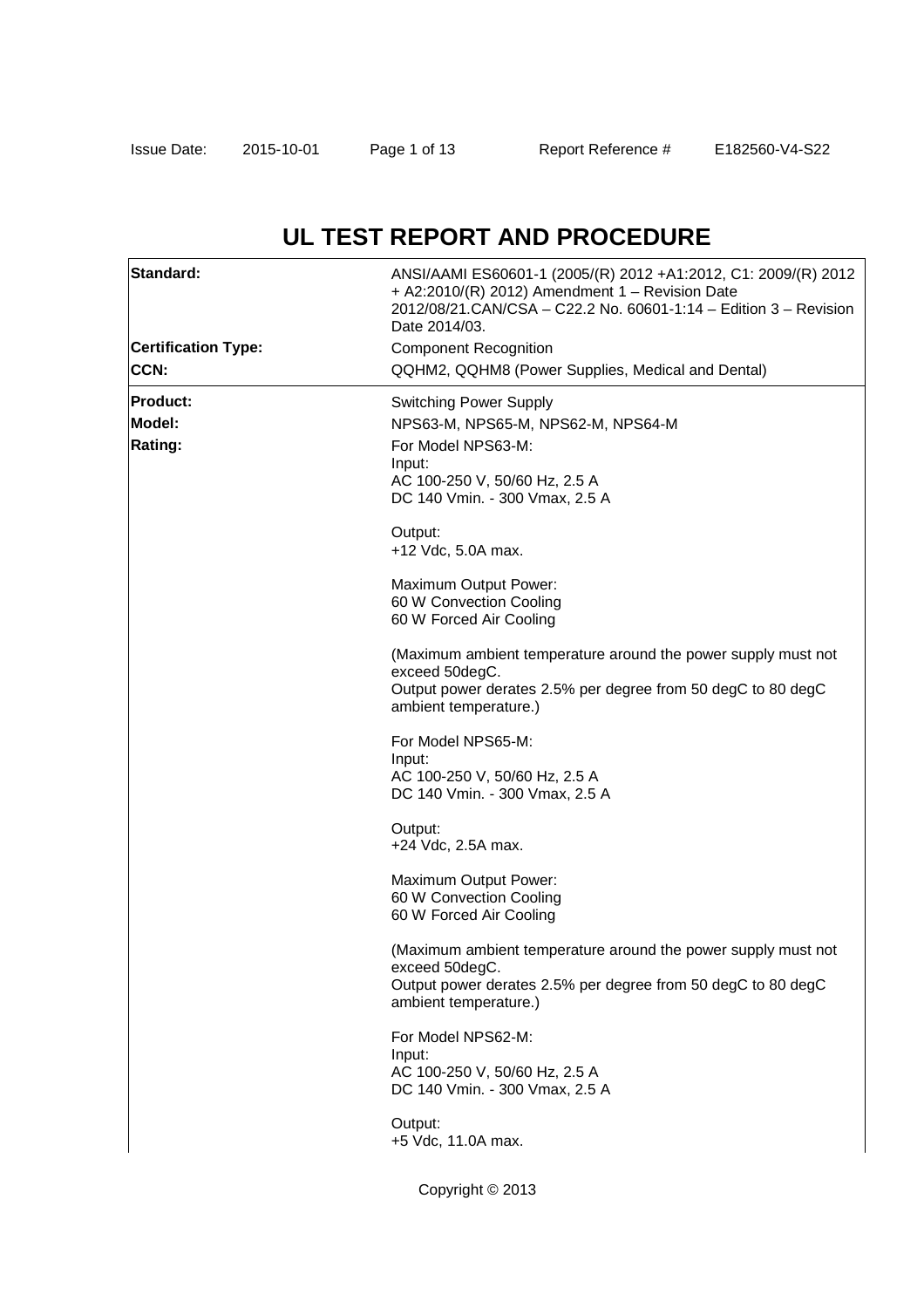|                                    | Maximum Output Power:<br>55 W Convection Cooling<br>55 W Forced Air Cooling                                                                                              |
|------------------------------------|--------------------------------------------------------------------------------------------------------------------------------------------------------------------------|
|                                    | (Maximum ambient temperature around the power supply must not<br>exceed 50degC.<br>Output power derates 2.5% per degree from 50 degC to 80 degC<br>ambient temperature.) |
|                                    | For Model NPS64-M:<br>Input:<br>AC 100-250 V, 50/60 Hz, 2.5 A<br>DC 140 Vmin. - 300 Vmax, 2.5 A                                                                          |
|                                    | Output:<br>+15 Vdc, 4.0A max.                                                                                                                                            |
|                                    | Maximum Output Power:<br>60 W Convection Cooling<br>60 W Forced Air Cooling                                                                                              |
|                                    | (Maximum ambient temperature around the power supply must not<br>exceed 50degC.<br>Output power derates 2.5% per degree from 50 degC to 80 degC<br>ambient temperature.) |
| <b>Applicant Name and Address:</b> | <b>ASTEC INTERNATIONAL LTD - PHILIPPINE</b><br><b>BRANCH</b><br>16TH FL<br>LU PLAZA<br>2 WING YIP ST<br>KWUN TONG KOWLOON HONG KONG                                      |

Issue Date: 2015-10-01 Page 2 of 13 Report Reference # E182560-V4-S22

This is to certify that representative samples of the products covered by this Test Report have been investigated in accordance with the above referenced Standards. The products have been found to comply with the requirements covering the category and the products are judged to be eligible for Follow-Up Service under the indicated Test Procedure. The manufacturer is authorized to use the UL Mark on such products which comply with this Test Report and any other applicable requirements of UL LLC ('UL') in accordance with the Follow-Up Service Agreement. Only those products which properly bear the UL Mark are considered as being covered by UL's Follow-Up Service under the indicated Test Procedure.

The applicant is authorized to reproduce the referenced Test Report provided it is reproduced in its entirety.

UL authorizes the applicant to reproduce the latest pages of the referenced Test Report consisting of the first page of the Specific Technical Criteria through to the end of the Conditions of Acceptability.

Any information and documentation involving UL Mark services are provided on behalf of UL LLC (UL) or any authorized licensee of UL.

Prepared by: Ricky Wang / Clare He Reviewed by: Sammi Liang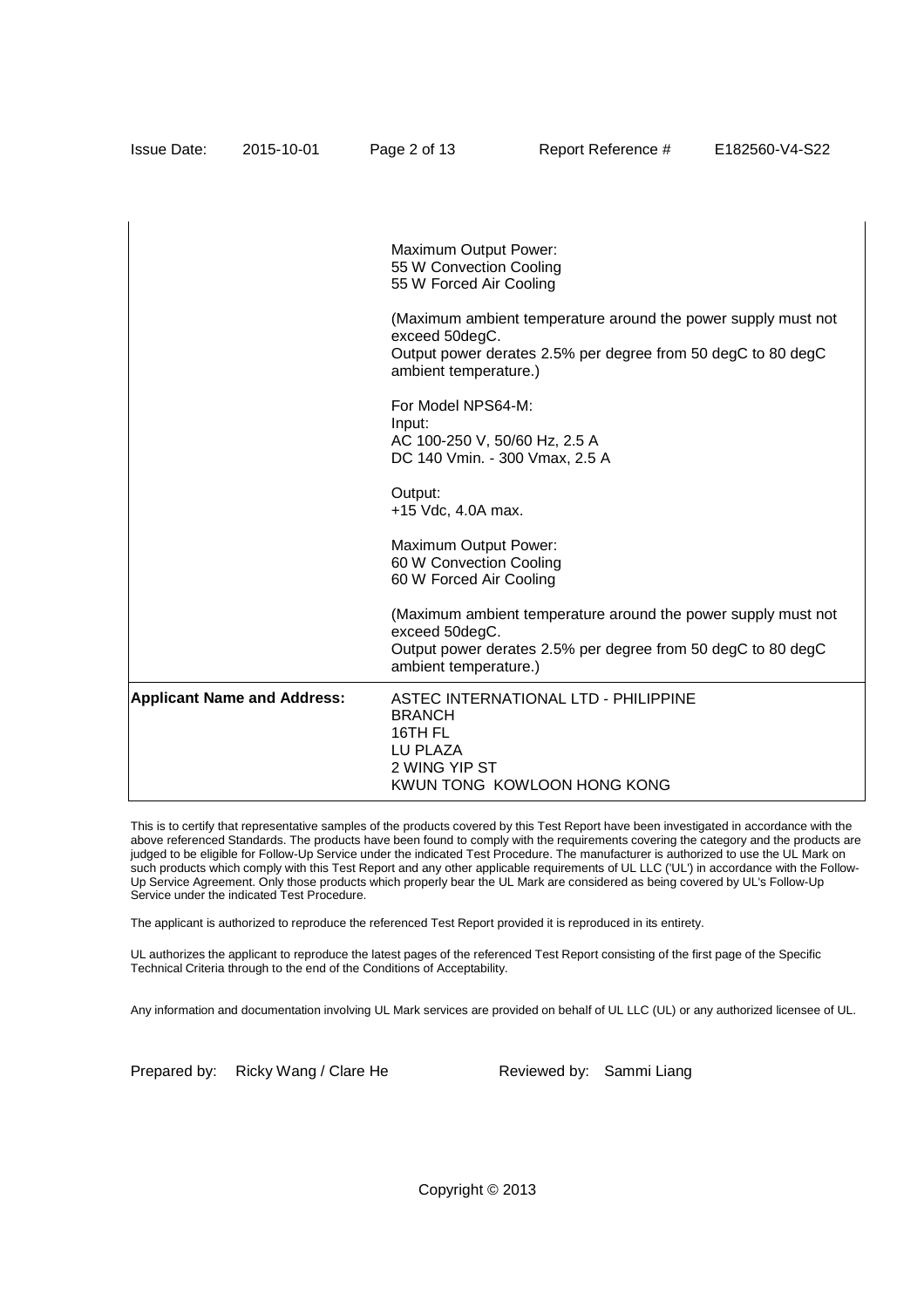# **Supporting Documentation**

The following documents located at the beginning of this Procedure supplement the requirements of this Test Report:

- A. Authorization The Authorization page may include additional Factory Identification Code markings.
- B. Generic Inspection Instructions
	- i. Part AC details important information which may be applicable to products covered by this Procedure. Products described in this Test Report must comply with any applicable items listed unless otherwise stated in the body of this Test Report.
	- ii. Part AE details any requirements which may be applicable to all products covered by this Procedure. Products described in this Test Report must comply with any applicable items listed unless otherwise stated in the body of each Test Report.
	- iii. Part AF details the requirements for the UL Certification Mark which is not controlled by the technical standard used to investigate these products. Products are permitted to bear only the Certification Mark(s) corresponding to the countries for which it is certified, as indicated in each Test Report.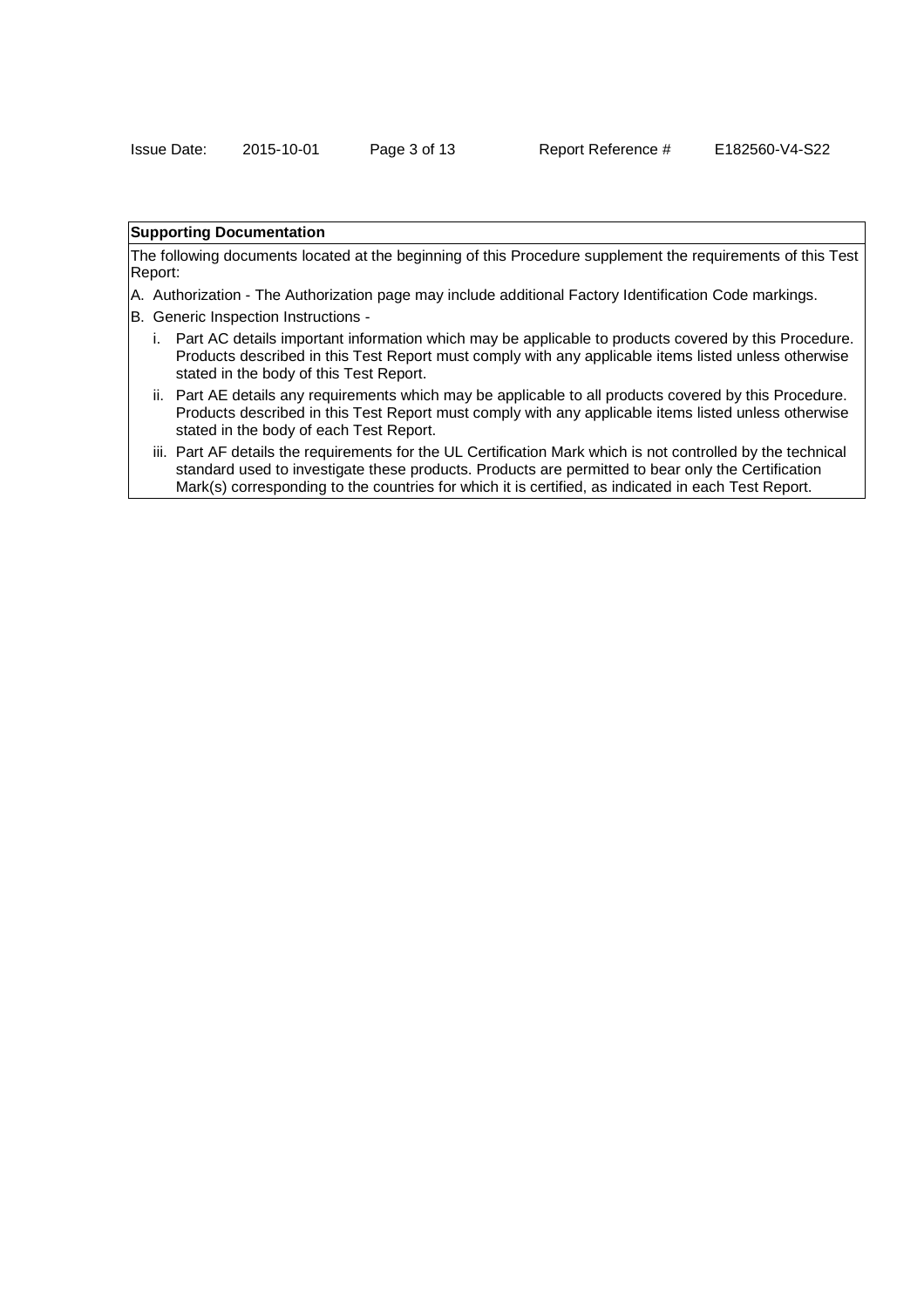#### **Product Description**

The equipment is an open frame switching mode power supply for building-in which has been evaluated for use in Class I and Class II medical application. Unit is power by connecting the main inlet terminal, a Class F step down transformer and all electronics components are mounted on 94V-0 PWB.

## **Model Differences**

Model NPS62-M is identical to Models NPS63-M and NPS65-M except for Power transformer (T1), Common Mode Choke (L1), the rating of Switching MOSFET (Q1) and Bulk Capacitor (C6), the dimension of secondary heatsink (HTSK2), minor change of secondary side of PCB layout and different output rating.

Model NPS64-M is identical to Model NPS63-M except for Power transformer (T1), Common Mode Choke (L1) and different output rating.

#### **Technical Considerations**

- Classification of installation and use : Component for building-in
- Device type (component/sub-assembly/ equipment/ system) : Component
- Intended use (Including type of patient, application location) : Recognized power supply for medical equipment usage
- Mode of operation : Continuous
- Supply connection : To be evaluated in end product.
- Accessories and detachable parts included : None
- Other options include : None
- The product was investigated to the following additional standards: AAMI ES60601-1 AMD 1 MEDICAL ELECTRICAL EQUIPMENT - PART 1: GENERAL REQUIREMENTS FOR BASIC SAFETY AND ESSENTIAL PERFORMANCE, AMENDMENTS - Edition 1 - Issue Date 2012/08/20 CSA C22.2 NO. 60601-1:14 MEDICAL ELECTRICAL EQUIPMENT. PT. 1, GENERAL REQUIREMENTS FOR BASIC SAFETY AND ESSENTIAL PERFORMANCE - Edition 3 - Issue Date 2014/01/01
- The product was not investigated to the following standards or clauses:: Electromagnetic Compatibility (IEC 60601-1-2), Clause 14, Programmable Electronic Systems, Biocompatibility (ISO 10993-1)
- The degree of protection against harmful ingress of water is:: Ordinary
- The product is suitable for use in the presence of a flammable anesthetics mixture with air or oxygen or with nitrous oxide:: No
- The product is Recognized only to the following hazards: Fire, Shock.

## **Engineering Conditions of Acceptability**

For use only in or with complete equipment where the acceptability of the combination is determined by UL LLC. When installed in an end-product, consideration must be given to the following:

- The power supplies have been judged on the basis of the required creepage and clearances in the Standard for Medical Electrical Equipment, ANSI/AAMI ES 60601-1, Sub clause 8.9.
- This power supply has not been evaluated for patient connected applications.
- This power supply is operated up to 3000m above sea level as declared by manufacturer
- For Models NPS63-M, NPS65-M, NPS64-M: Total continuous output power shall not exceed 60W with 30CFM forced-air cooling. Total continuous output power at natural convection cooling is also 60W. Output derates 2.5% per degree from 50degC to 80degC ambient temp. For Model NPS62-M: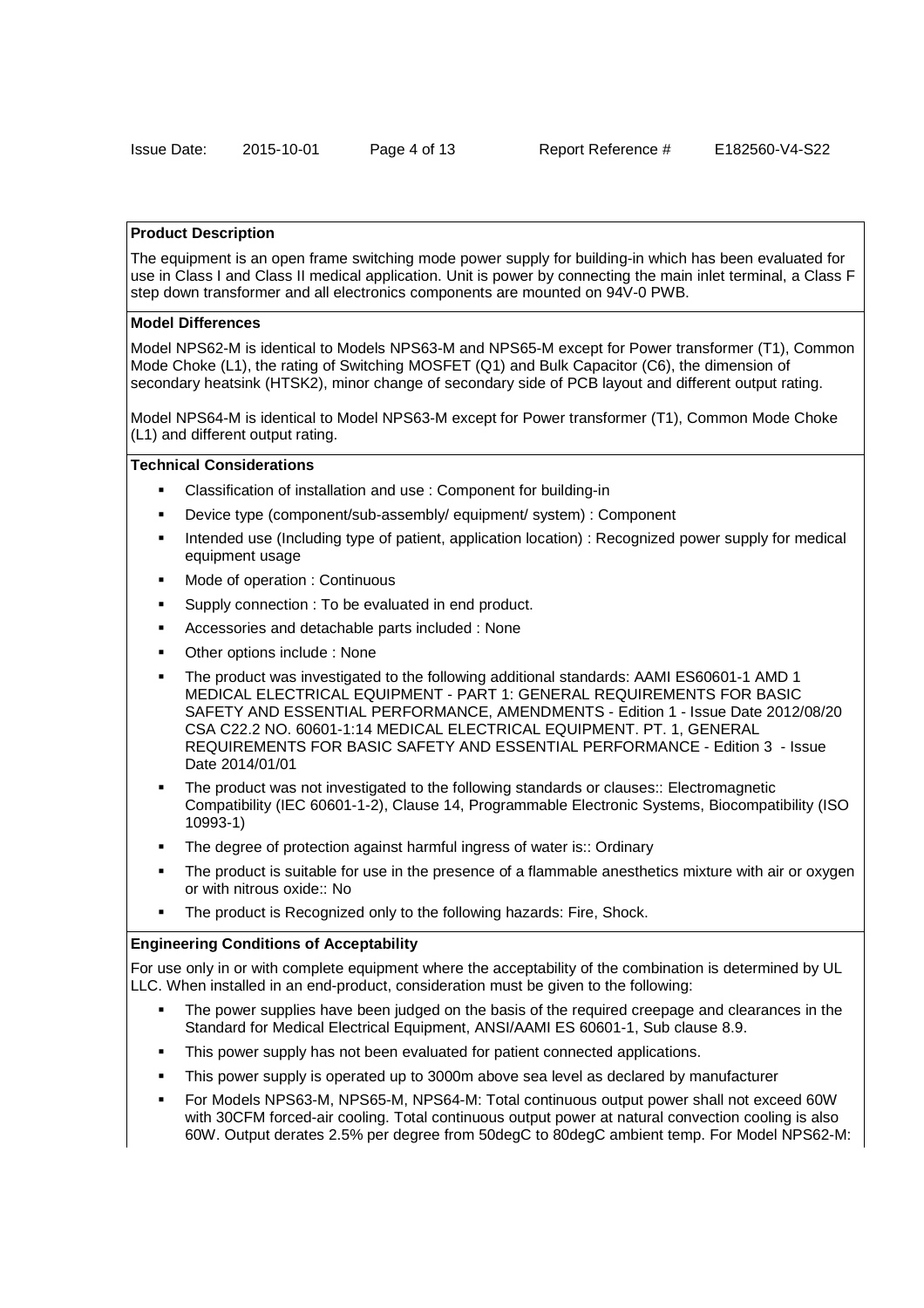Total continuous output power shall not exceed 55W with 30CFM forced-air cooling. Total continuous output power at natural convection cooling is also 55W. Output derates 2.5% per degree from 50degC to 80degC ambient temp

- Consideration should be given to measuring the temperatures on power electronic components and transformer windings when the power supply is installed in the end use equipment. The primary transformer (T1) incorporates a Class 155 (F) insulation system.
- The power supply was evaluated as 2 MOPP Insulation between Primary and Secondary, and as 1 MOPP Insulation between Primary and Earth. See insulation diagram for details.
- The maximum measured working voltage is 338.6 V rms (328.8 V rms, 645 Vpk for Model NPS63-M, 338.6 V rms, 557 Vpk for Model NPS65-M and 332.9 V rms, 610 Vpk for Model NPS62-M, 329.0 Vrms, 628 Vpk for Model NPS64-M; The electric strength tests in the end-product shall be based on this value.)
- Additional UL Recognized DC Fuse must be provided in end-system for DC input.
- Leakage current test, Temperature test, and earth impedance test need to be repeated in endproduct investigation.
- Earthing terminal at input connector is not considered protective earthing terminal, but is considered bonding terminal. Power supply chassis is to be reliably bonded earthing in end use equipment before energized.
- Instructions and equipment marking shall be provided in a language, which is acceptable in the country in which the equipment is to be installed.
- This power supply was tested on a 20 A branch circuit. If used on a branch circuit greater than this, additional testing may be necessary. The fuse employed didn't fractured and remained intact during the single fault condition testing and short circuit testing performed in client's facility.
- Input terminal/connector shall be connected to the supply neutral in the end use for simultaneous disconnection of all supply poles.
- The insulation between accessible parts and live part must be re-evaluated in end product.
- For Models NPS63-M, NPS65-M, NPS64-M: This power supply has been evaluated for use in 50degC ambient at 60 W load. For Model NPS62-M : This power supply has been evaluated for use in 50degC ambient at 55 W load.
- End product Risk Management Process to include consideration of requirements specific to the Power Supply.
- End product Risk Management Process to consider the need for different orientations of installation during testing.
- End product to determine the acceptability of risk in conjunction to the movement of components as part of the power supply.
- End product to determine the acceptability of risk in conjunction to the routing of wires away from moving parts and sharp edges as part of the power supply.
- Temperature Test was conducted without Test Corner. End product to determine the acceptability of risk in conjunction to temperature testing without test corner as part of the power supply.
- End product Risk Management Process to consider the need for simultaneous fault condition testing.
- End product to determine the acceptability of risk in conjunction to the selection of components as it pertains to the intended use, essential performance, transport, storage conditions as part of the power supply.
- A suitable Electrical and Fire enclosure shall be provided in end product.
- This unit is not intented to used for permanent connection.